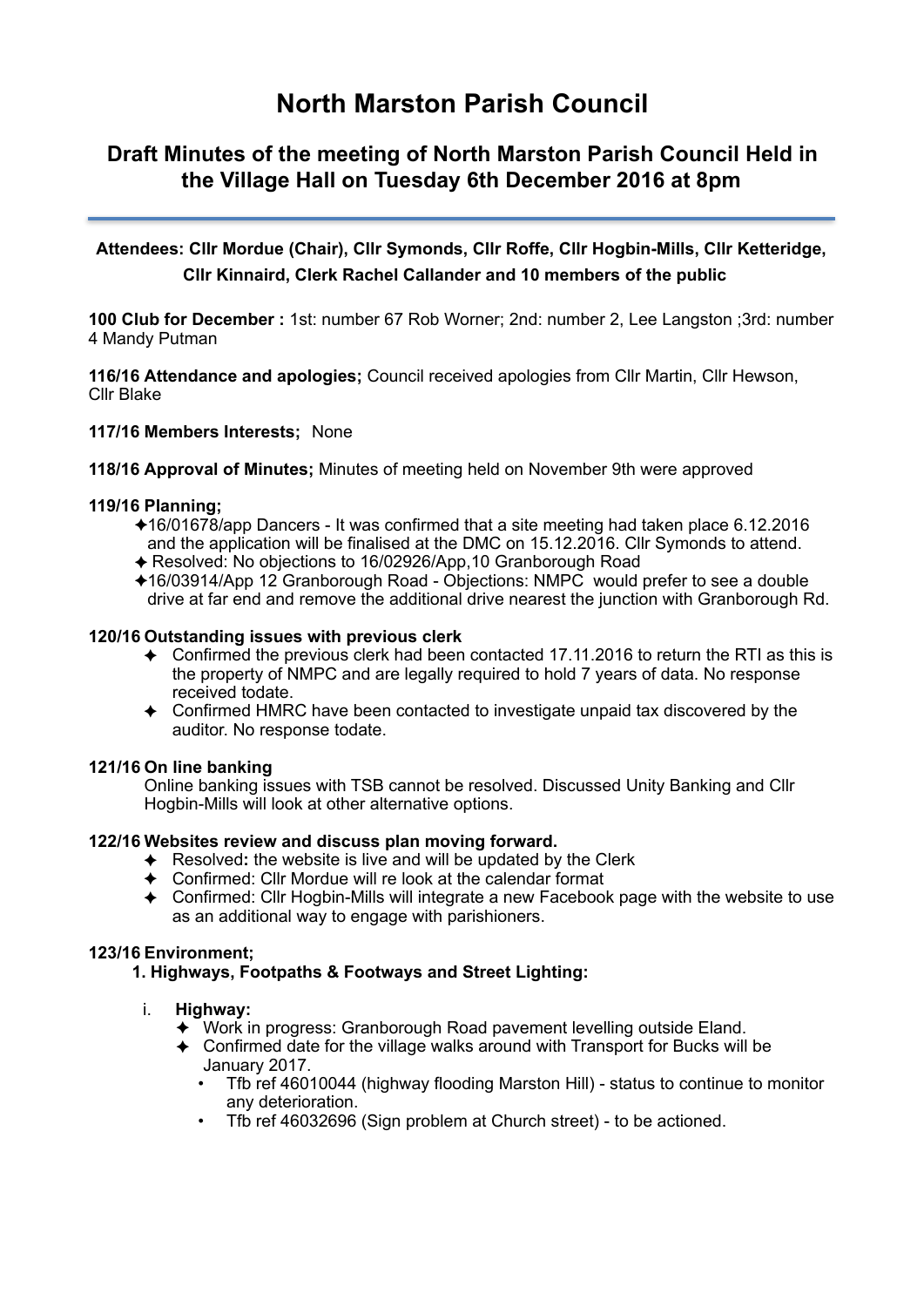- ✦ Traffic Calming: Agreed speeding in the village is a problem and short term and long term solutions were discussed.
	- Confirmed the MVAS is sited in pre determined sites by Swarco. Cllr Symonds to enquire about another site on Portway
	- Cllr Kinnaird to continue with speed checks along Portway
	- Cllr Symonds to attend the next LAF meeting to bid for a feasibility study to be carried out by Transport for Bucks. LAT have confirmed in writing to NMPC that new traffic calming measures and speed signs are very expensive and are a long term solution
	- Short term: Agreed to look at lights on gate posts, communicate results of the speed watch to the community on the website, speak to the school to build an Awareness Campaign - Clerk to action.
	- Agreed a children crossing sign by the Sportsfield is needed. Cllr Symonds to action.

# ii. **Footpaths**:

- ✦ No.6 footpath. Confirmed electric fences have been reinstated. The exact location of these needs to be discussed further.
- **iii. Hedges** 
	- ✦ Confirmed: Mrs Woodward owner of the hedge opposite 31-39 Quainton Road has been asked to cut the hedge.
	- ✦ Resolved: Residents of 'Cymbeline' have been asked to maintain the hedge.
	- ✦ Confirmed: Cllr Symonds to request a written quote/specification to weedkill Portway path and village curbs. One quote had been received todate.

# **iv. School Hill road sign**

- ✦ Confirmed: Update after Tfb walk round in January 2017
- **v. Street Lights** 
	- $\triangle$  New light in Portway Cllr Mordue confirmed the purpose is to light the pavement and to extend the lighting further for the end of the village. an unanimous decision could not be resolved with all residents at present.
	- ✦ Resolved: No. 2 Shepherds Close
- **vi. Other**
	- ✦ Neils half a car on Church Street confirmed that after the Summer Wedding the car would be moved or kept tidy. Clerk to ask Tuckets the plan for the car.

#### **Parish Action Plan/Projects:**

- i. Playground: Cllr Kinnaird confirmed that 2 companies had presented ideas and another 3 to come forward. A plan to be presented first quarter 2017.
- ii. Pond: Clerk confirmed the receipt of one quote. 2 more quotes to be presented January 2017

#### **Village Hall:**

- i. Village Hall extension: Cllr Mordue confirmed waiting for decision on the Wren application and Community Chest January 2017
- ii. Village Hall refurbishment:
	- a. Resolved: The notice board has been moved to the Village Hall Carpark and temporary carpet donated
- iii. Village Hall refurbishment: Confirmed NALC borrowing to wait until January 2017
- iv. Village Hall refurbishment: Cllr Mordue confirmed that the grant application for the new roof is ongoing
- v. Change of licence update: Clerk confirmed this is ongoing
- vi. Resolved: Schorne Pre-School Agreement
- vii.Resolved: Village Hire Hiring charges signed off and will appear in the next Village magazine.
- viii. JM Fencing not resolved until the second tank has been moved
- ix. Resolved: Oil to be ordered. Second oil tank is still to be removed.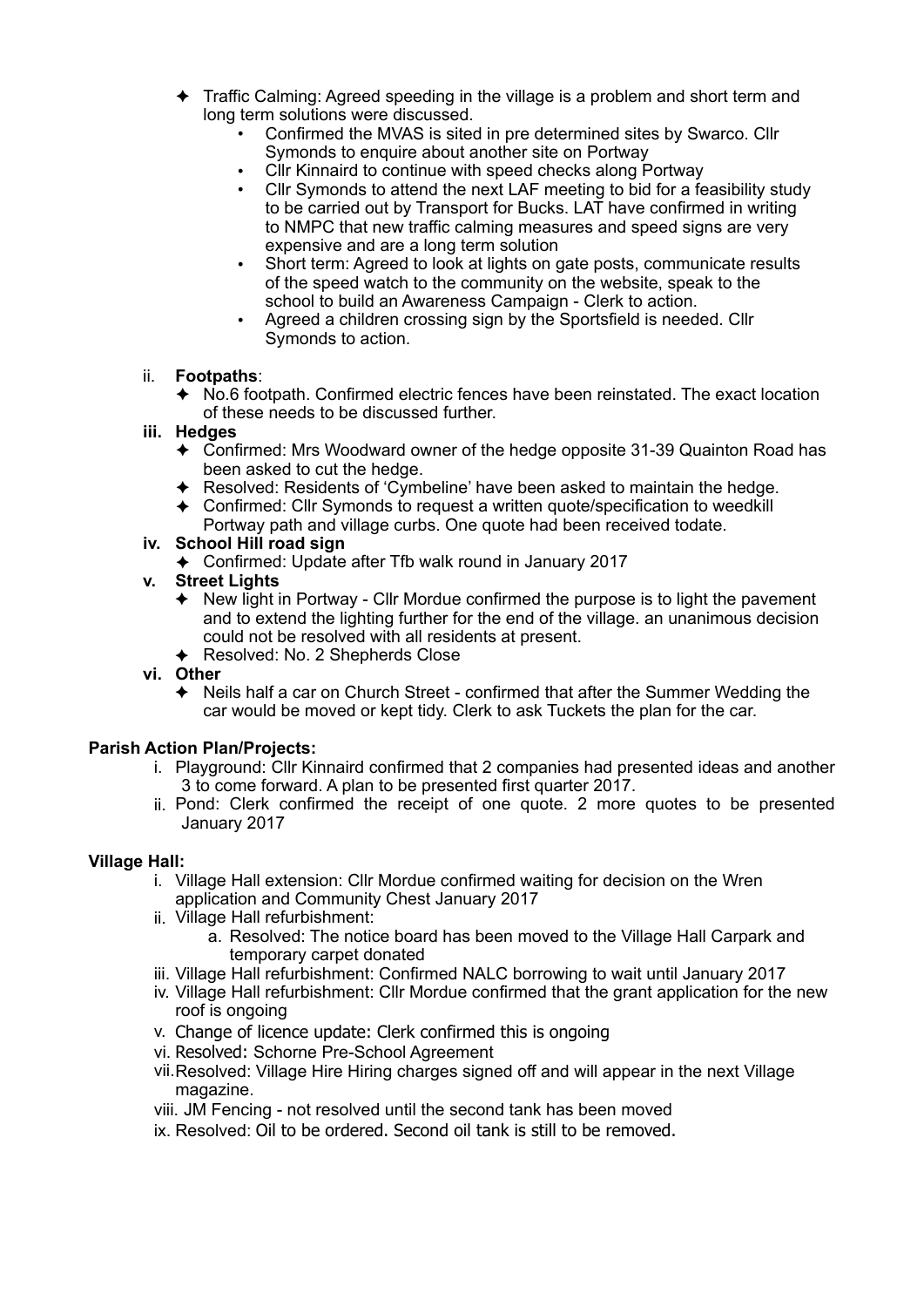# **Sports field:**

- **i.** Resolved**:** London Marathon Trust application to be signed by SF
- **ii.** Resolved: A dissolution statement was added to the Sportsfield constitution
- **124/16** Winslow LAF and NBPPC: Agreed Cllr Symonds will attend next LAF meeting.

# **125/16** Review of VALP:

- iii. NMPC will formulate possible locations for the housing plan for North Marston which will be shared with the parishioners at an open day in February 2017 for more input and thoughts by the village. No plans will be disclosed to AVDC without the full support of the village.
- iv. Confirmed sewage capacity is in question with Anglian Water and is ongoing
- **126/16** Queens Birthdays medals: Confirmed 3/4 of the medals have been distribution.

# **127/16 Finance;**

a. Confirmed **:** new laptop for Clerk to use for Parish Council business

b. Suggested the precept to be set at 4% to cover the costs of the grass cutting and village tidying. NMPC to review the budgets/precept for discussion in January 2017 prior to approval of 2017/2018 budgets.

# **c. Receipts and Payments of Accounts**

#### **The following cheques are to be raised for the Parish Council**

| 001324 | £**.** to clerk for salary (Nov), no VAT included          |
|--------|------------------------------------------------------------|
| 001323 | £66.86 clerk expenses for November, no VAT included        |
| 001320 | £300 to North Marston EEC donation, no Vat included        |
| 001321 | £47.64 to Aylesbury Mains for lighting, £7.94 VAT included |

#### **The following cheques are to be raised for the Village Hall**

| 000475 | £30 Sophie Alder refund deposit, no VAT included                          |
|--------|---------------------------------------------------------------------------|
| 000476 | £30 Jennifer Heffer refund deposit, no VAT included                       |
| 000477 | £53.98 Roy Randles for new lock and keys, no Vat included                 |
| 000478 | £21.53 Sally Moore (jones wholesale) for bazaar gifts, £3.59 VAT included |
| 000479 | £90.00 Roy Randles for notice board, no Vat included                      |
| 000480 | £100.00 Emma Lynch cleaning, no VAT included                              |
|        |                                                                           |

# **The following cheques are to be raised for the Sportsfield**

| 000489 | £55.84 Safechem, £9.31 VAT included               |
|--------|---------------------------------------------------|
| 000490 | £60 to Rob Warner for 100 club, no VAT included   |
| 000491 | £40 to Lee Langston for 100 club, no VAT included |
| 000492 | £20 to Mandy Putman for 100 club, no VAT included |
|        | (Christmas double money)                          |

#### **128/16 Date and time and venue of the next meeting; The next Parish Meeting will be held at the Village Hall, North Marston on Tuesday 10th January 2017 at 8.00 pm**

#### **129/16 Close session**

**Resolved:** A letter of complaint received via the Fraud Team was discussed and a response will be made

**Rachel Callander** - Parish Council Clerk 7th December 2016

**NOTE; Members of the public are welcome and entitled to attend Parish Council Meetings unless the Parish Council specially resolve to exclude them from any particular meeting or**